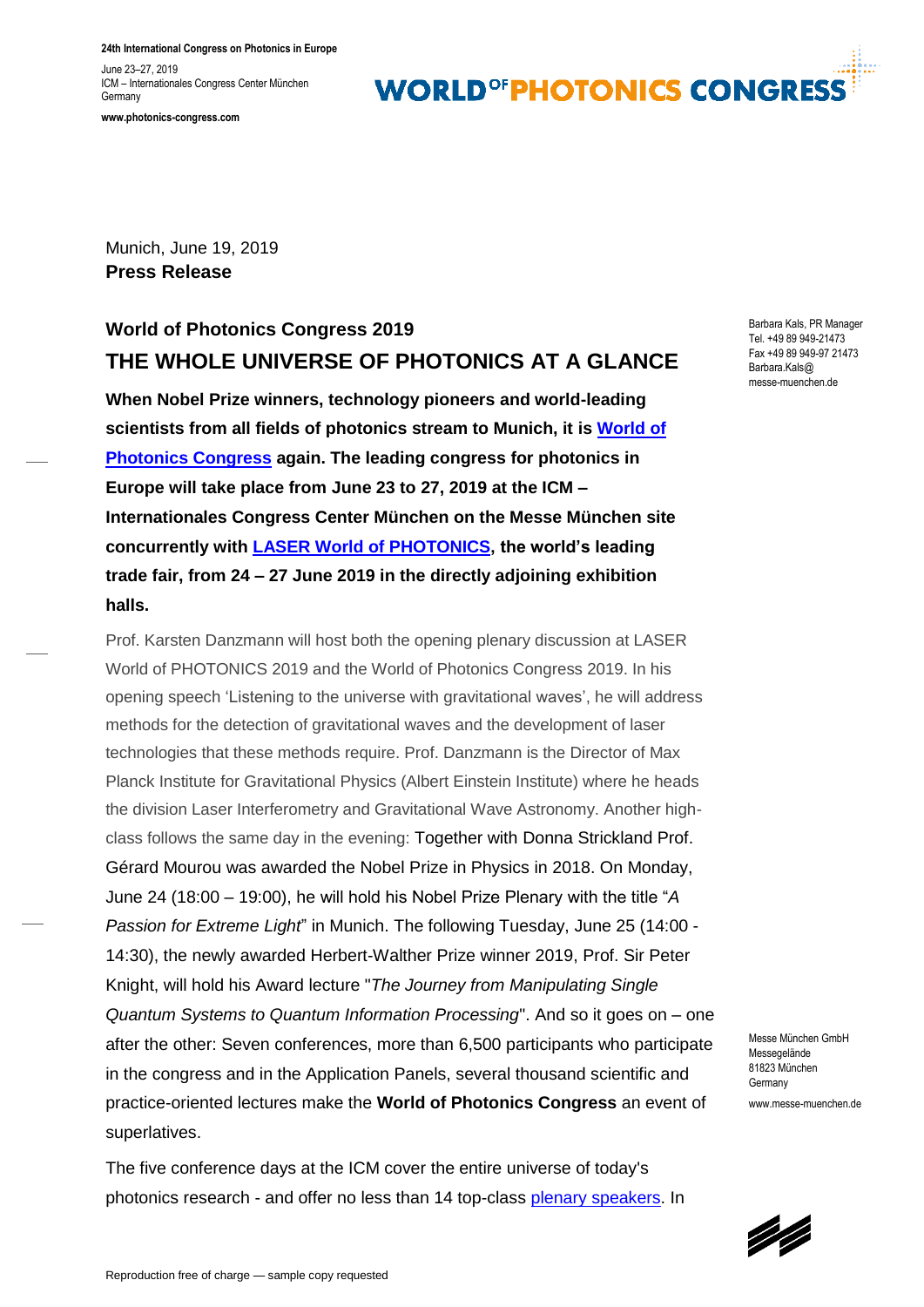# **WORLD<sup>OF</sup>PHOTONICS CONGRESS**

Press Release | June 19, 2019 | 2/2

addition, there are dozens of tutorial lectures and invited lectures as well as a short course program for students and other interested parties, and also various practical [application panels](https://world-of-photonics.com/visitors/supporting-program/application-panels/index.html) in the adjoining halls as part of LASER World of Photonics 2019.

### **The Conference Program of the World of Photonics Congress**

The World of Photonics Congress is home to seven [sub-conferences](https://www.photonics-congress.com/about/conferences/index.html) that span the spectrum from basic research to application-oriented development. Worldwide leading research institutes and companies from the field of photonics stand behind the organization and the comprehensive lecture program.

- **CLEO®/Europe-EQEC**: The "**Conference on Lasers and Electro-Optics and the European Quantum Electronics Conference**" is the biggest conference at the Congress. It comprises 982 oral lectures and 896 poster presentations plus plenary, tutorial and invited talks. Overall, 2,006 presentations will be given. The conference is organized by the European Physical Society (EPS), the Quantum Electronics and Optics Division (QEOD), the Optical Society (OSA) and the IEEE Photonics Society.

The EQCD focusses on the dynamic field of quantum optics, while. CLEO®/Europe will present the latest developments in laser source development, ultrafast science, fibre optics, nonlinear optics or optical telecommunications, nanophotonics and terahertz sources. Plenary lectures by Michal Lipson, Columbia University, New York, USA, on S*ilicon Photonics* and Anton Zeilinger, Institute of Quantum Optics and Quantum Information at the Austrian Academy of Sciences, Vienna, on *Entanglement* will provide highlights in both fields.

- **European Conferences on Biomedical Optics (ECBO)**: This subconference brings together experts from the field of biophotonics and is dedicated to the latest trends in medical imaging; from (pre-) clinical optical diagnostics via optical coherence imaging and diffuse optical spectroscopy to advanced microscopy and medical application. ECBO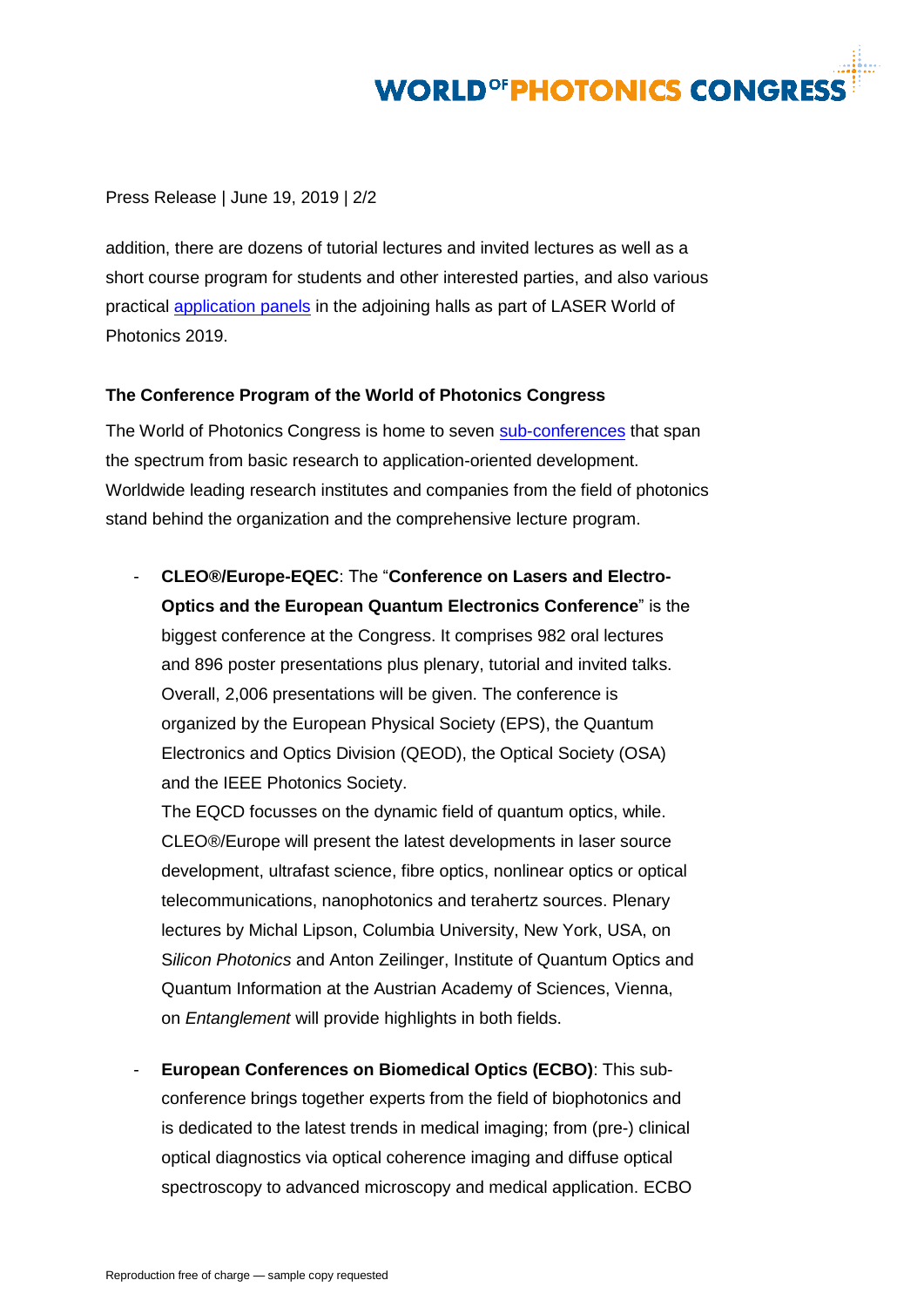## **WORLD<sup>OF</sup>PHOTONICS CONGRES**

Press Release | June 19, 2019 | 3/3

is sponsored by the scientific societies The International Society for Optics and Photonics (SPIE) and The Optical Society (OSA). Plenary speaker Prof. Brian Wilson, University of Toronto, will set a Light upon Photo Medicine, Radiation Medicine and Nano Medicine as "*An Emerging Golden Braid*". Another highlight: The presentation of the OSA Michael S. Feld Biophotonics Award, to 2019 winner Valery Tuchin (Saratov State University, Tomsk State University and Institute of Precision Mechanics and Control of the RAS (Russian Federation).

- The European Optical Society (EOS) presents the "**EOS Optical Technologies**" with two sub-conferences: the "Conference on Manufacturing of Optical Systems" and the "Conference on Optofluidics". They deal with the manufacture and testing of optics and optical systems. And they look at the latest trends in the integration of optics and microfluidics. Participants can look forward to Plenary Speaker Hatice Altug, École polytechnique fédérale de Lausanne, Switzerland, who will speak about "*Nanophotonic metasurfaces for biosensing"* Prof. David Walker, University of Huddersfield , will give a lecture about "The Future of optical Fabrication - Demand, Supply and Technology".
- **LiM Lasers in Manufacturing,** which is organized by the Wissenschaftliche Gesellschaft für Lasertechnik (WLT), in cooperation with the Association of Industrial Laser Users (AILU), the European Laser Institute (LIA), the Japan Laser Processing Society (JILPS) and Swissphotonics, is setting three priorities: Micro Processing, Macro Processing and Additive Manufacturing. Plenary Speaker Prof. Dr. Reinhart Poprawe, Managing Director of the Fraunhofer Institute for Laser Technology ILT, Aachen, Germany, will focus on "*Industry 4.0 and its Role in Laser Technology*".
- **Optical Metrology** will play a key role in Industry 4.0. A conference of the same name during the WoP-Congress, organized by SPIE Europe in cooperation with WLT and EOS, will present latest trends in the field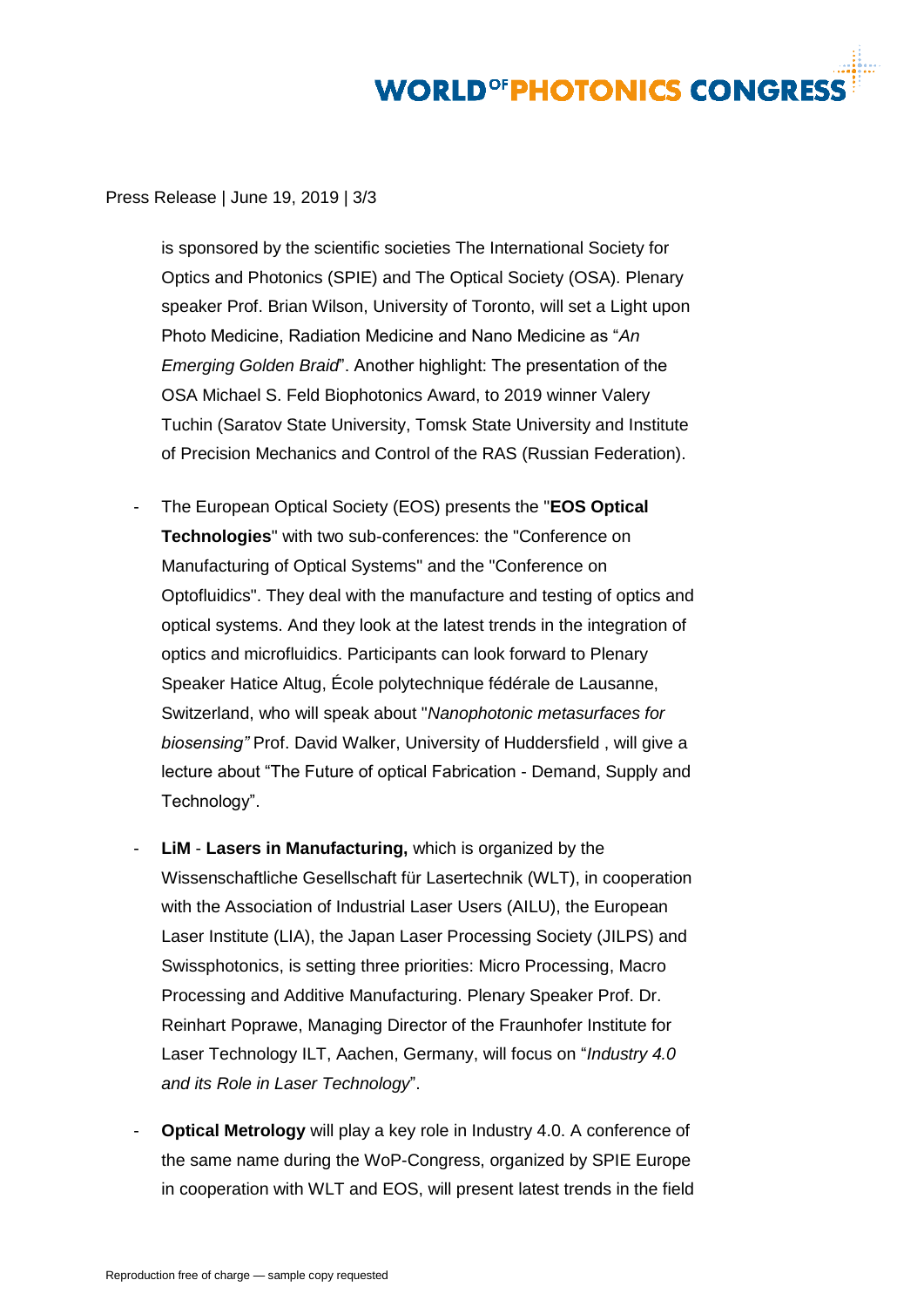# **WORLD<sup>OF</sup>PHOTONICS CONGRES**

Press Release | June 19, 2019 | 4/4

of measurement systems and optical metrology, videometrics and modeling as well as the growing market of automated visual inspection and machine vision. Other topics: Vehicle navigation, multimedia technology, architecture, archaeology and the arts – and a new one: Multimodal sensing in combination with artificial intelligence. A plenary lecture entitled "*Towards a complete framework for calibration of optical surface and coordinate measuring instruments*" will be given by Prof. Richard Leach, University of Nottingham, UK.

- A related topic will be the subject of another SPIE-conference: **Digital Optical Technologies,** which puts the spotlight on novel optics for Augmented, Mixed and Virtual Reality Systems, computational optics for display and imaging, digital optics for image formation as well as on switchable, tuneable and digitally reconfigurable optics or digital optics for sensing and authentication. Dr. Christine Guillemot, Director of Research at the Institut National de Recherche en Informatique et Automatique (INRIA) in France, dedicates her plenary lecture to the topic "*Light field image processing: overview and research problems*".
- The seventh and last conference of the WoP-Congress 2019 is the **Imaging and Applied Optics** Congress, organized by OSA. Leading international experts will give deep insights in four main topics of the conference: Computational Optical Sensing and Imaging, Imaging Systems and Applications, Mathematics in Imaging and Propagation through and Characterization of Atmospheric and Oceanic Phenomena. Dr. Domenico Bonaccini Calia, who has been working as a physicist at the European Southern Observatory for over 24 years, will talk about "*The Ongoing Adaptive Optics Revolution*" while Prof. Dongheui Lee from TU Munich, Germany, will share her insights in "*Robot learning from Human Guidance*".

The Word of Photonics Congress 2019 will build bridges from quantum technology to automated industrial inspection, from learning robots to photonics in climate research and medical diagnostics, from virtualized digital twins of machines and factories in Mixed Reality to optical metrology in the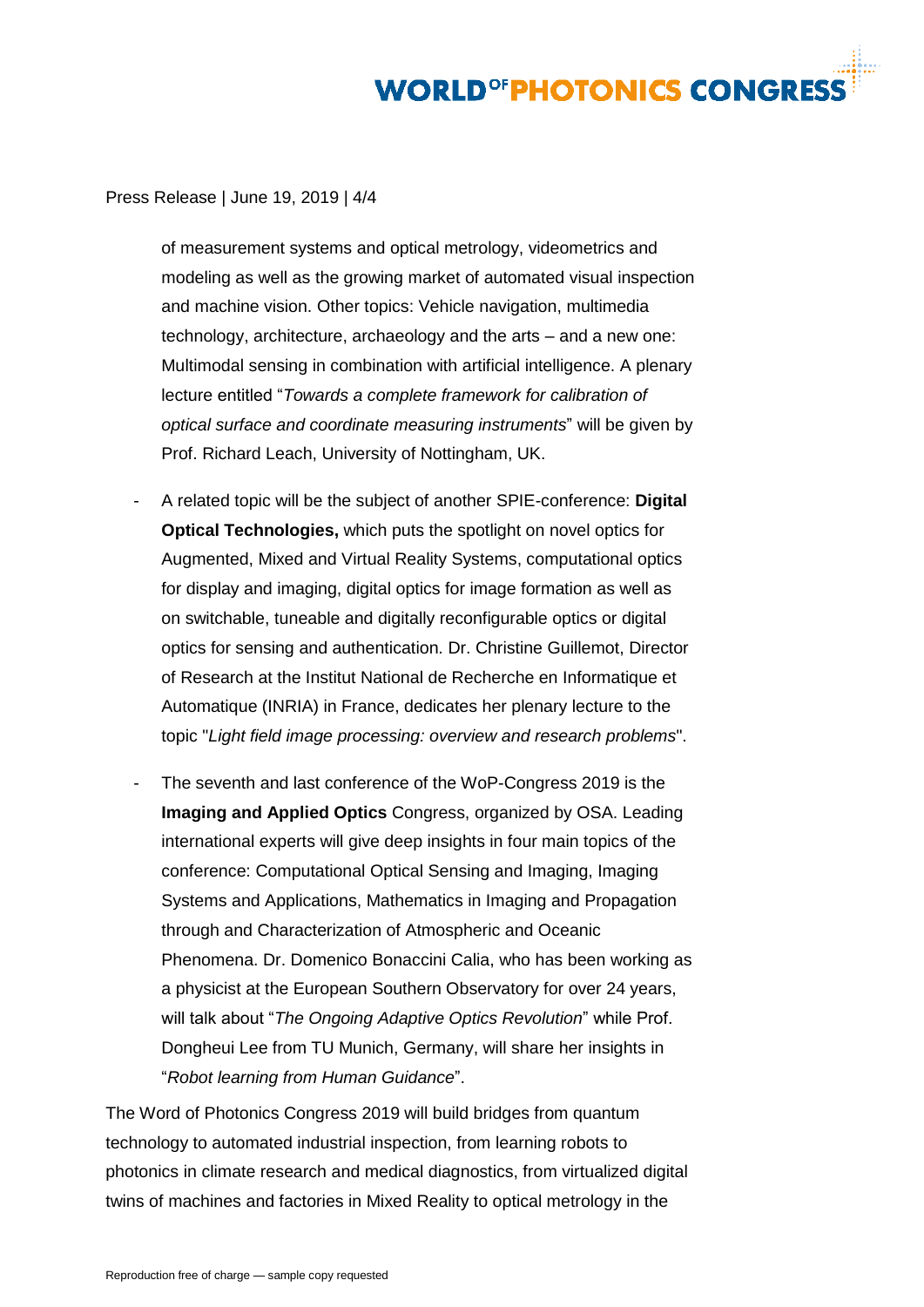## **WORLD<sup>OF</sup>PHOTONICS CONGRESS**

### Press Release | June 19, 2019 | 5/5

sub-nanometer range. Or from attosecond flashes to laser-based X-rays or new, even faster approaches in optical communication. Photonics is the enabler in all these applications. It allows us to understand the world, ensures rapid worldwide data exchange and is the key to future autonomous and electrified mobility. The World of Photonics Congress 2019 brings together over 6,500 participants from all over the world for the congress and the Application Panels - who will jointly explore the entire universe of modern photonics in Munich.

### **The detailed 2019 Congress program can be downloaded [here.](https://www.photonics-congress.com/about/congress-program/index.html)**

#### **About LASER World of PHOTONICS**

The LASER World of PHOTONICS is the world's leading platform for the laser and photonics industry. Europe's largest World of Photonics Congress will be taking place in parallel with the trade fair. The program comprises a variety of scientific conferences of leading global organizations. Supplementing this Messe München GmbH will be offering practical lectures on the applications of photonics ("Application Panels"). In 2017 the trade fair set an exhibitor record with 1,293 exhibitors from 42 countries. More than 32,000 trade visitors from 90 countries entered the Messe München site. The World of Photonics Congress registered around 4,500 participants, with around 3,000 lectures and presentations including poster presentations on offer. The LASER World of PHOTONICS has been organized by Messe München International every two years since 1973; the next event will take place in Munich from June 24–27, 2019, the next World of Photonics Congress will take place in parallel from June 23–27, 2019 in the ICM - International Congress Center Munich. [www.world-of-photonics.com](http://www.world-of-photonics.com/)

#### **About the LASER World of PHOTONICS global network**

The LASER World of PHOTONICS has developed an international trade fair network. The LASER World of PHOTONICS in Munich is the world's leading laser and photonics trade fair and as the innovation pacemaker is where the global photonics industry gathers every two years. Th[e LASER World of PHOTONICS CHINA](http://www.world-of-photonics-china.com/) and th[e LASER World of PHOTONICS INDIA](http://www.world-of-photonics-india.com/) are leading regional trade fairs for laser and optical technologies and are staged annually in China (Shanghai) and in India (alternating between Bengaluru, Mumbai, Bangalore and New Delhi). With these trade fairs in Munich, China and India, Messe München is the world's leading trade fair organizer for lasers and photonics.

#### **Messe München**

Messe München is one of the leading exhibition organizers worldwide with more than 50 of its own trade shows for capital goods, consumer goods and new technologies. Every year, a total of over 50,000 exhibitors and around three million visitors take part in more than 200 events at the exhibition center in Munich, at the ICM – Internationales Congress Center München and the MOC Veranstaltungscenter München as well as abroad. Together with its subsidiary companies, Messe München organizes trade shows in China, India, Brazil, Russia, Turkey, South Africa, Nigeria, Vietnam and Iran. With a network of associated companies in Europe, Asia,